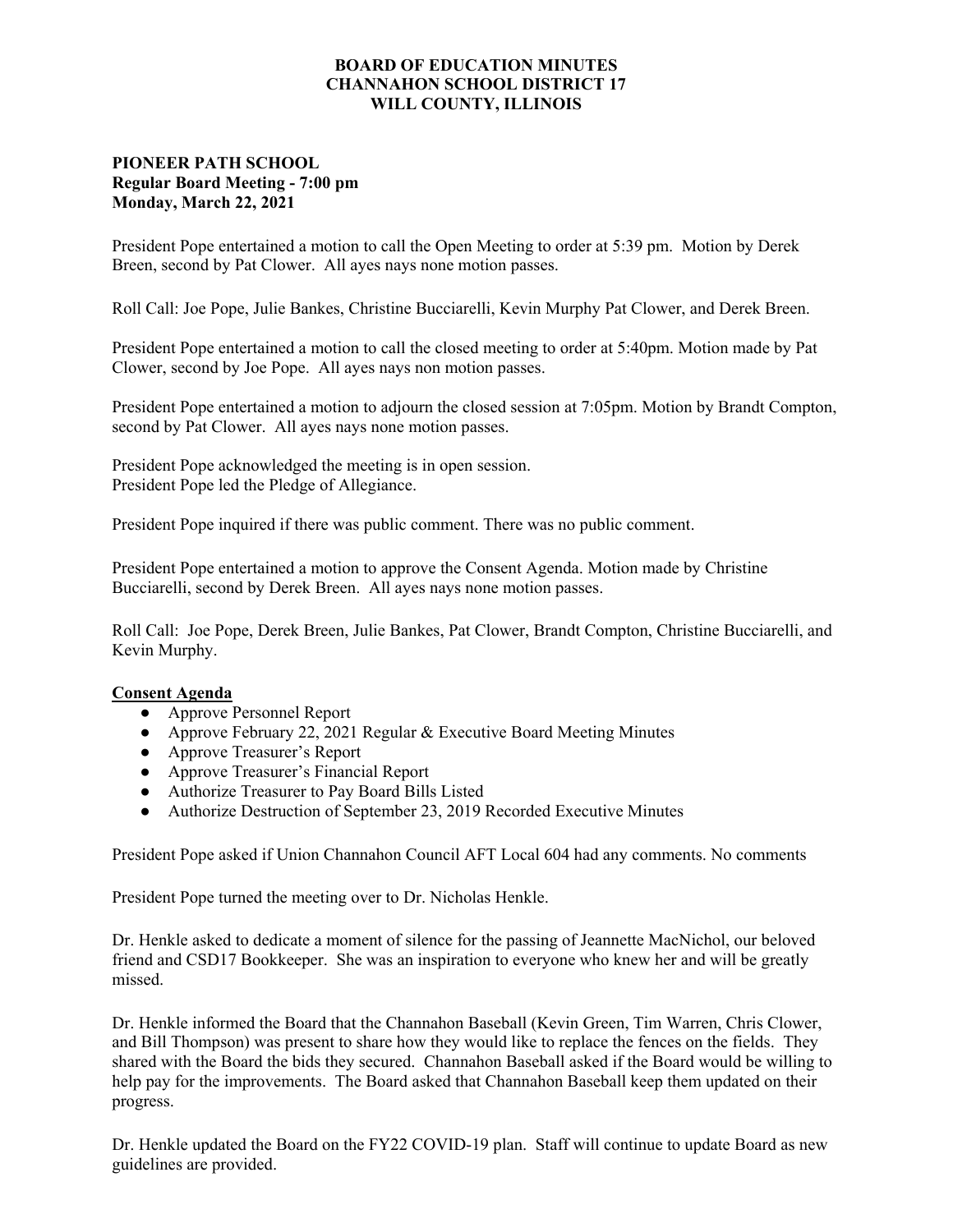Dr. Henkle recommended the Board approve an amount of up to \$7500 towards the addition of a baseball, softball, and soccer storage shed. President Pope entertained a motion to approve amount of up to \$7500 towards the addition of a baseball, softball, and soccer storage shed. Motion by Joe Pope second by Brandt Compton. All ayes nays none motion passes.

Roll Call: Derek Breen, Julie Bankes, Pat Clower, Brandt Compton, Christine Bucciarelli, Kevin Murphy, and Joe Pope.

Dr. Henkle recommended to approve (3) full-time, self-contained, 1-year classroom teachers; (5) longterm utility substitute teachers; and (2) full-time, (1) one-year custodians. President Pope entertained a motion to approve (3) full-time, self-contained, 1-year classroom teachers; (5) long-term utility substitute teachers; and (2) full-time, (1) one-year custodians. Motion by Derek Breen second by Christine Bucciarelli. All ayes nays none motion passes.

Roll Call: Julie Bankes, Pat Clower, Brandt Compton, Christine Bucciarelli, Kevin Murphy, Joe Pope, and Derek Breen.

Dr. Henkle recommended the Board approve the greater of \$1.00 per hour increase or 5% on non-certified base wages for entry-level employees as well as all existing non-certified, non-union employees beginning July 1, 2021. President Pope entertained a motion to approve the greater of \$1.00 per hour increase or 5% on non-certified base wages for entry-level employees as well as all existing non-certified, non-union employees beginning July 1, 2021. Motion by Brandt Compton second by Christine Bucciarelli. All ayes nays none motion passes.

Roll Call: Julie Bankes, Pat Clower, Brandt Compton, Christine Bucciarelli, Kevin Murphy, Joe Pope, and Derek Breen.

Dr. Henkle recommended the Board make our summer academic programs permanent or until directed to discontinue by the Board of Education. President Pope entertained a motion to make our summer academic programs permanent or until directed to discontinue by the Board of Education. Motion by Pat Clower second by Derek Breen. All ayes nays none motion passes.

Roll Call: Pat Clower, Brandt Compton, Christine Bucciarelli, Kevin Murphy, Joe Pope, Derek Breen, and Julie Bankes.

Dr. Henkle recommended the Board approve the amended FY21 PTO Calendar Fundraiser. President Pope entertained a motion to approve the amended FY21 PTO Calendar Fundraiser. Motion by Pat Clower second by Julie Bankes. All ayes nays none motion passes

Roll Call: Brandt Compton, Christine Bucciarelli, Kevin Murphy, Joe Pope, Derek Breen, Julie Bankes, and Pat Clower.

Dr. Henkle recommended the Board approve the Regular Board Meeting Location/Dates/Times for 2021- 2022. President Pope entertained a motion to approve the Regular Board Meeting Location/Dates/Times for 2021-2022. Motion by Joe Pope second by Julie Bankes. Voice Vote: all ayes nays none motion passes.

Dr. Henkle recommended the Board authorize the renewal of contracts for the listed part-time, first, second, and third year teachers. President Pope entertained a motion to authorize the renewal of contracts for the listed part-time, first, second, and third year teachers. Motion by Christine Bucciarelli second by Derek Breen.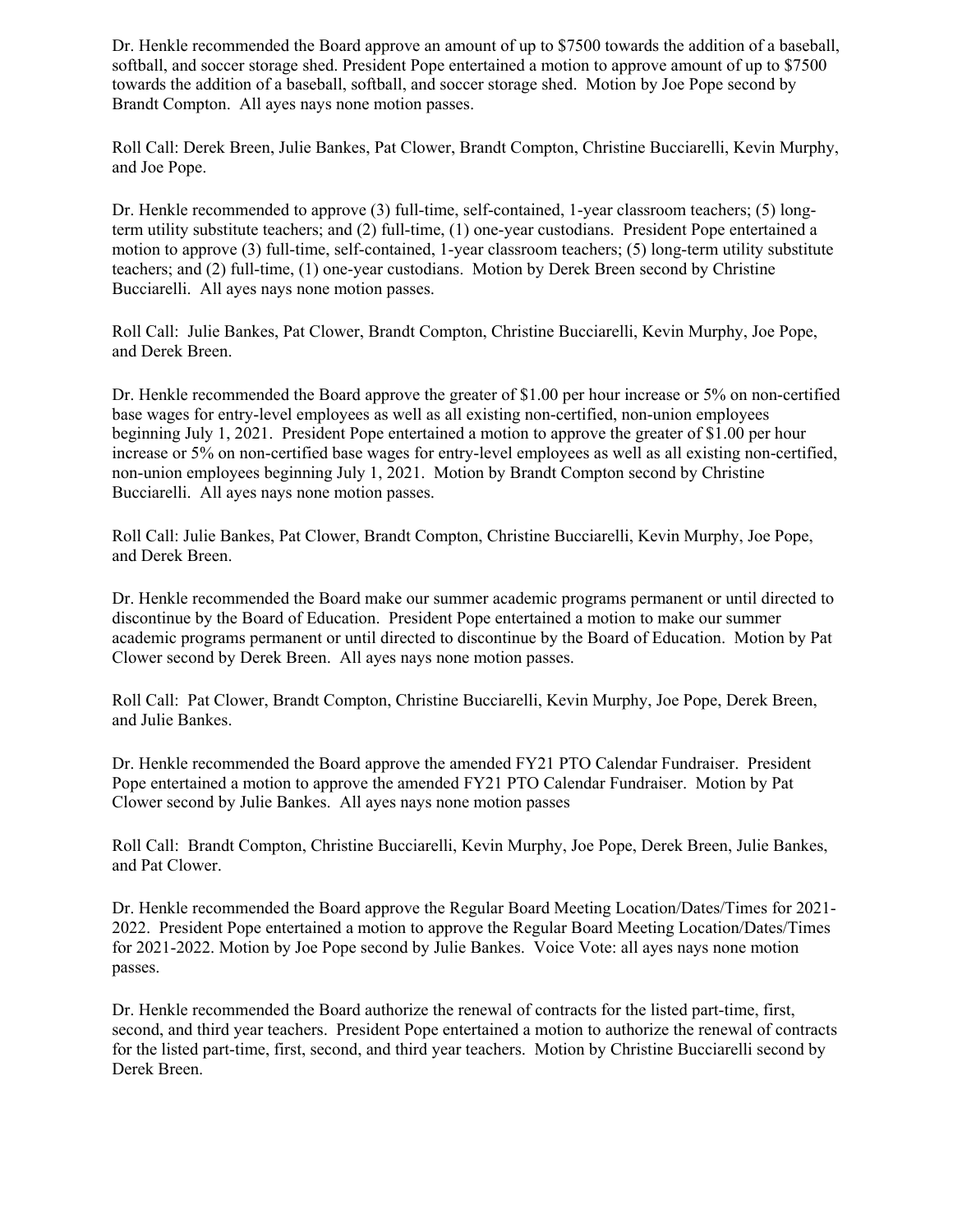Part-Time Non-Tenured Contracts: Dawn McMillin (CJHS)

First Year Full-Time Non-Tenured Contracts:

Tracey Harvey (PP), Audrey Hanouw (PP), Cadence Haase (PP/NBG), Brian Papp (CJH), Rachel May (TRS), Emily Sergeant (TRS), Emmie Geijer (TRS), Elizabeth Burrs (CJH), Emily Stephenson (NGB), Holly Keenon (CJH), Julie Cryder (NBG), Stephanie Furlong (TRS), and Mishel Daletski (PP).

Second Year Full-Time Non-Tenured Contracts: Nicole Ellison (NBG), Kelli Williams (NBG), Allison Skinner (NBG), Paula Wilkinson (TRS), Jacqueline Seidl (NBG), Katie Slowikowski (PP), Lori Miller (NBG/PP), Christina Duris (NBG), Jacqueline Allen (NBG).

Third Year Full-Time Non-Tenured Contracts: Cailee Tylin (PP), Regina Livingston (NBG), Maggie Obediah, and Ella Horton.

Roll Call: Christine Bucciarelli, Kevin Murphy, Joe Pope, Derek Breen, Julie Bankes, Pat Clower, and Brandt Compton.

Dr. Henkle recommended to award re-employment and tenure status for the following employees. President Pope entertained a motion to aware re-employment and tenure status to the following employees. Motion by Julie Bankes second by Pat Clower. All ayes nays none motion passes.

Brianna Golden, Allyson Wagner, and Shealynn Pierce (CJHS)

Roll Call: Kevin Murphy, Joe Pope, Derek Breen, Julie Bankes, Pat Clower, Brandt Compton, and Christine Bucciarelli.

President Pope turned the meeting over to Mr. Schroeder.

Mr. Schroeder recommended the Board approve extending the lease for the 2018 Chevy Collins 18+1 liftbus for two additional years for the amount of \$8,643 per year. President Pope entertained a motion to approve extending the lease for the 2018 Chevy Collins 18+1 lift-bus for two additional years for the amount of \$8,643 per year. Motion by Derek Breen second by Brandt Compton. All ayes nays none motion passes.

Roll Call: Joe Pope, Derek Breen, Julie Bankes, Pat Clower, Brandt Compton, Christine Bucciarelli, and Kevin Murphy.

Board Member Derek Breen left the meeting at 8:10pm.

Mr. Schroeder recommended the Board accept and approve a one-year extension of the contract with Illinois Central School Bus at a 3% increase through 6/30/2022. President Pope entertained a motion to approve a one year extension of the contract with Illinois Central School Bus at a 3% increase through 6/30/2022. Motion by Pat Clower second by Joe Pope. All ayes nays none motion passes.

Roll Call: Julie Bankes, Pat Clower, Brandt Compton, Christine Bucciarelli, Kevin Murphy, and Joe Pope.

Mr. Schroeder recommended the Board accept and approve the proposal of Celtic Landscaping for the average cost of \$1,928 per week for mowing, trimming and edging for all District 17 property. President Pope entertained a motion to accept and approve the proposal of Celtic Landscaping for the average cost of \$1,928 per week for mowing, trimming and edging for all District 17 property. Motion by Joe Pope second by Julie Bankes. All ayes nays none motion passes.